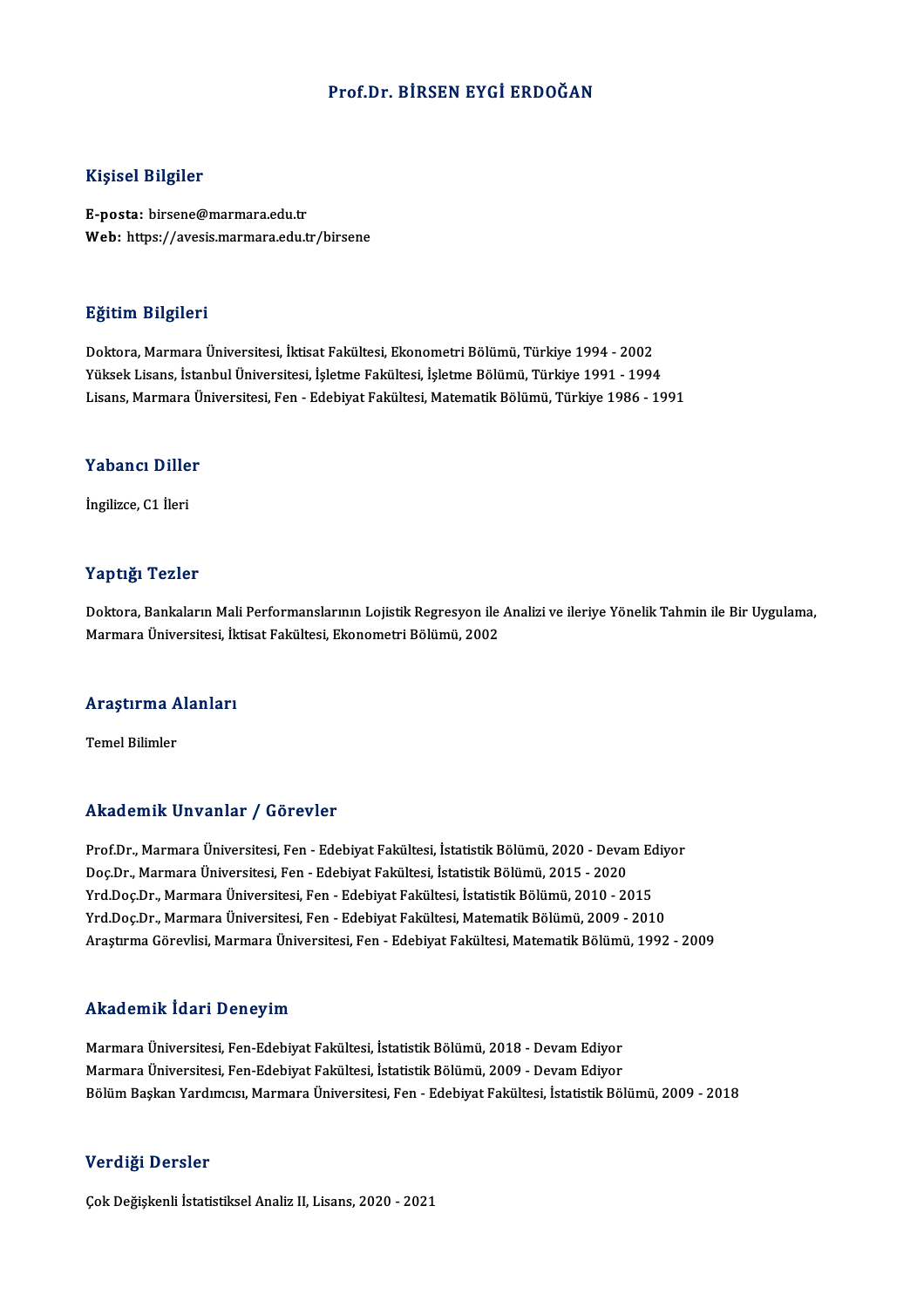İstatistiksel Okuryazarlık, Lisans, 2019 - 2020 ÇokDeğişkenli İstatistikselAnaliz I,Lisans,2020 -2021

### Yönetilen Tezler

Yönetilen Tezler<br>EYGİ ERDOĞAN B., Bulanık doğrusal regresyonda parametre tahmin yöntemleri, Yüksek Lisans, F.Erduvan(Öğrenci),<br>2011 1 0 11<br>EYGİ I<br>2011

# 2011<br>Tasarladığı Dersler

EygiErdoğanB., İstatistikselOkuryazarlık,Lisans,2009 -2010

# eygi eraogan B., istatistiksei Okuryazarlık, Lisans, 2009 - 2010<br>SCI, SSCI ve AHCI İndekslerine Giren Dergilerde Yayınlanan Makaleler

- CI, SSCI ve AHCI İndekslerine Giren Dergilerde Yayınlanan Makaleler<br>I. A Novel Approach for Panel Data: An Ensemble of Weighted Functional Margin SVM Models<br>EVCİ EPDOĞAN B. AKVÜZ S. Karadayı Atas B EYGİ FORMAN MAZMANINDE SIYAL DE<br>A Novel Approach for Panel Data: An En<br>EYGİ ERDOĞAN B., AKYÜZ S., Karadayı Ataş P. A Novel Approach for Panel Data: An Ensemble of Weighted Function:<br>EYGİ ERDOĞAN B., AKYÜZ S., Karadayı Ataş P.<br>Information Sciences, cilt.557, ss.373-381, 2021 (SCI İndekslerine Giren Dergi)<br>SOME HEAVY METAL S.AND MINERAL EYGİ ERDOĞAN B., AKYÜZ S., Karadayı Ataş P.<br>Information Sciences, cilt.557, ss.373-381, 2021 (SCI İndekslerine Giren Dergi)<br>II. SOME HEAVY METALS AND MINERAL NUTRIENTS OF NARROW ENDEMIC CIRSIUM BYZANTINUM<br>STEUD, EROM ISTAN
- Information Sciences, cilt.557, ss.373-381, 2021 (SCI Indekslerine Giren)<br>SOME HEAVY METALS AND MINERAL NUTRIENTS OF NARROW I<br>STEUD., FROM ISTANBUL, TURKEY: PLANT-SOIL INTERACTIONS<br>ÖZVİĞİT İ. İ. ESKİN B. Hras M. E. Son II. SOME HEAVY METALS AND MINERAL NUTRIENTS OF NARROW ENDEMIC CIRSIUM BYZANTIN<br>STEUD., FROM ISTANBUL, TURKEY: PLANT-SOIL INTERACTIONS<br>ÖZYİĞİT İ. İ., ESKİN B., Uras M. E. , Sen U., EYGİ ERDOĞAN B., Kurmanbekova G., SEVEROĞLU Z. STEUD., FROM ISTANBUL, TURKEY: PLANT-SOIL INTERACTIONS<br>ÖZYİĞİT İ. İ., ESKİN B., Uras M. E. , Sen U., EYGİ ERDOĞAN B., Kurmanbekova G., SEVEROĞLU Z., Yalcin I. E. ÖZYİĞİT İ. İ. , ESKİN B., Uras M. E. , Sen U., EYGİ ERDOĞAN B., Kurmanbekova G., SEVERO<br>FRESENIUS ENVIRONMENTAL BULLETIN, cilt.27, sa.2, ss.668-674, 2018 (SCI İndekslerir<br>III. Knowledge and Attitudes of Dietitians Concerni
- FRESENIUS ENVIRONMENTAL BULLETIN, cilt.27, sa.2, ss.668-674, 2018 (SCI İndekslerine Giren Dergi)<br>Knowledge and Attitudes of Dietitians Concerning Seafood Consumption and<br>Processing/Preservation Technologies<br>Mol S., EYGİ ER Knowledge and Attitudes of Dietitians Concern<br>Processing/Preservation Technologies<br>Mol S., EYGİ ERDOĞAN B., Alakavuk D. U. , VARLIK C.<br>TURKISH JOURNAL OF EISHERIES AND AQUATIC SCI TURKISH JOURNAL OF FISHERIES AND AQUATIC SCIENCES, cilt.15, sa.1, ss.73-80, 2015 (SCI İndekslerine Giren Dergi) TURKISH JOURNAL OF FISHERIES AND AQUATIC SCIENCES, cilt.15, sa.1, ss.73-80, 2015 (SCI İndekslerine Giren<br>Dergi)<br>IV. Survey into the Characteristics, Working Conditions and Deficiencies of Turkish Seafood Processing<br>Finns
- Dergi)<br><mark>Survey</mark><br>Firms<br>Mol S Survey into the Characteristics,<br>Firms<br>Mol S., EYGİ ERDOĞAN B., Ulusoy S.<br>TURKISH JOURNAL OF EISHERIES A

Firms<br>Mol S., EYGİ ERDOĞAN B., Ulusoy S.<br>TURKISH JOURNAL OF FISHERIES AND AQUATIC SCIENCES, cilt.14, sa.3, ss.705-712, 2014 (SCI İndekslerine Giren Dergi) TURKISH JOURNAL OF FISHERI!<br>Dergi)<br>V. Liu-Type Logistic Estimator<br>Inan D. Erdosan B. Dergi)<br><mark>Liu-Type Logistic</mark><br>İnan D., Erdogan B.<br>COMMUNICATIONS

- -

İnan D., Erdogan B.<br>COMMUNICATIONS IN STATISTICS-SIMULATION AND COMPUTATION, cilt.42, ss.1578-1586, 2013 (SCI İndekslerine Giren Dergi) COMMUNICATIONS IN STATISTICS-SIMULATION AND COMPUTATION, cilt.42, ss.1578-1586, 2013 (SCI ind<br>Giren Dergi)<br>VI. Prediction of bankruptcy using support vector machines: an application to bank bankruptcy<br>Frequency

# Giren Dergi<br><mark>Prediction</mark><br>Erdogan B.<br>JOUPNAL O Prediction of bankruptcy using support vector machines: an application to bank bankruptcy<br>Erdogan B.<br>JOURNAL OF STATISTICAL COMPUTATION AND SIMULATION, cilt.83, sa.8, ss.1543-1555, 2013 (SCI İndekslerine<br>Ciron Dargi)

Erdogan B.<br>JOURNAL OF<br>Giren Dergi)<br>Peference i JOURNAL OF STATISTICAL COMPUTATION AND SIMULATION, cilt.83, sa.8, ss.1543-1555, 2013 (SCI İndeksler Giren Dergi)<br>VII. Reference interval of pregnancy-associated plasma protein-A in healthy men and non-pregnant<br>women

# Giren De<br><mark>Referen</mark><br>women<br>COSKIIN Reference interval of pregnancy-associated plasma protein-A in healthy men and :<br>women<br>COSKUN A., SERTESER M., Duran S., Inal T. C. , EYGİ ERDOĞAN B., ÖZPINAR A., CAN Ö., Unsal I.<br>JOUPMAL OE CAPDIOLOCY, silt 61, 88,129,121

women<br>COŞKUN A., SERTESER M., Duran S., Inal T. C. , EYGİ ERDOĞAN B., ÖZPINAR A., CAN Ö., Unsal I.<br>JOURNAL OF CARDIOLOGY, cilt.61, ss.128-131, 2013 (SCI İndekslerine Giren Dergi) COSKUN A., SERTESER M., Duran S., Inal T. C., EYGİ ERDOĞAN B., ÖZPINAR A.,<br>JOURNAL OF CARDIOLOGY, cilt.61, ss.128-131, 2013 (SCI İndekslerine Giren D.<br>VIII. Factors Influencing the Consumption of Seafood in Istanbul, Turke

**JOURNAL OF CARDIOLOGY, cilt61, ss.128-131, 20<br>Factors Influencing the Consumption of Se:<br>EYGİ ERDOĞAN B., Mol S., COŞANSU AKDEMİR S.<br>TURKISH IQURNAL OF EISHEDIES AND AQUATIC** Factors Influencing the Consumption of Seafood in Istanbul, Turkey<br>EYGİ ERDOĞAN B., Mol S., COŞANSU AKDEMİR S.<br>TURKISH JOURNAL OF FISHERIES AND AQUATIC SCIENCES, cilt.11, sa.4, ss.631-639, 2011 (SCI İndekslerine Giren<br>Pers EYGİ E<br>TURKI<br>Dergi)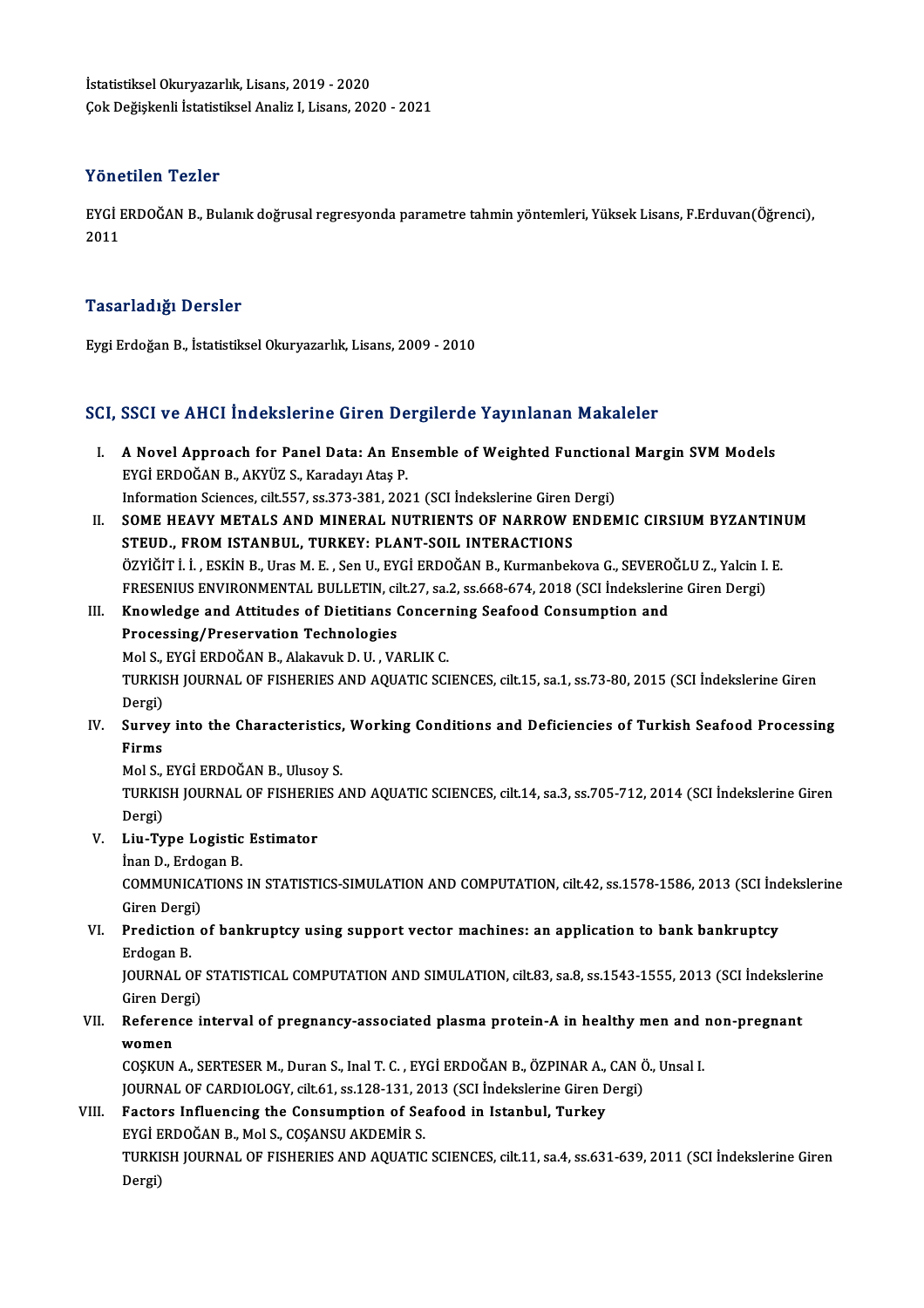## Diğer Dergilerde Yayınlanan Makaleler

iğer Dergilerde Yayınlanan Makaleler<br>I. Support Vector Machines vs Multiplicative Neuron ModelNeural Network in Prediction of Bank<br>Railuses r Dorgin<br>Support<br>Failures<br>Evci EPD Failures<br>EYGİ ERDOĞAN B., EĞRİOĞLU E., AKDENİZ E.

American Journal of Intelligent Systems, cilt.7, ss.125-131, 2017 (Diğer Kurumların Hakemli Dergileri)

EYGİ ERDOĞAN B., EĞRİOĞLU E., AKDENİZ E.<br>American Journal of Intelligent Systems, cilt.7, ss.125-131, 2017 (Diğer Kurumların Hakemli Dergileri)<br>II. Long term Examination of Bank Crashes Using Panel Logistic Regression American Journal<br>Long term Exam<br>EYGİ ERDOĞAN B.<br>International Journ

EYGİ ERDOĞAN B.<br>International Journal of Statistics and Probability, cilt.5, ss.42-48, 2016 (Diğer Kurumların Hakemli Dergileri)

### Hakemli Kongre / Sempozyum Bildiri Kitaplarında Yer Alan Yayınlar

- akemli Kongre / Sempozyum Bildiri Kitaplarında Yer Alan Yayınlar<br>I. A Novel Approach for Panel Data: An Ensemble ofWeighted Functional Margin SVM Models<br>EVCLEPDOČAN B EXHIT HONGLOT<br>A Novel Approac<br>EYGİ ERDOĞAN B. A Novel Approach for Panel I<br>EYGİ ERDOĞAN B.<br>Linstat 2018, 20 - 24 Eylül 2018<br>Encemble Learning for Bank EYGİ ERDOĞAN B.<br>Linstat 2018, 20 - 24 Eylül 2018<br>II. Ensemble Learning for Bank Bankruptcy:Turkish Bank Case<br>EYGİ ERDOĞAN B., AKYÜZ S.
- Linstat 2018, 20 24 Eylül 20<br>Ensemble Learning for B:<br>EYGİ ERDOĞAN B., AKYÜZ S.<br>OP 2019: International Conf OR 2018: International Conference on Operations Research, 12 - 14 Eylül 2018 EYGİ ERDOĞAN B., AKYÜZ S.<br>OR 2018: International Conference on Operations Research, 12 - 14 Eylül 2018<br>III. Clustered Support Vector Regression House Price Prediction Case Study<br>EVCİ EPDOĞAN B. AKYÜZ S
- EYGİ ERDOĞAN B., AKYÜZ S.<br>Xth International Statistics Days Conference 2016 (ISDC'2016), 7 09 Ekim 2016 Clustered Support Vector Regression House Price Prediction Case Study<br>EYGİ ERDOĞAN B., AKYÜZ S.<br>Xth International Statistics Days Conference 2016 (ISDC'2016), 7 - 09 Ekim 2016<br>Encemble Learning by Two Stan Margin BasedMode
- IV. Ensemble Learning by Two Step Margin BasedModel Selection Case Study on Bankruptcy Datain Xth International Statistics Day<br>Ensemble Learning by Two<br>Turkish Commercial Banks<br>EVCLEPDOČAN P. A*VV*ÜZ S Ensemble Learning by Tw<br>Turkish Commercial Bank<br>EYGİ ERDOĞAN B., AKYÜZ S.<br>Linstat 2016-22 - 25. Ağustos EYGİ ERDOĞAN B., AKYÜZ S.<br>Linstat 2016, 22 - 25 Ağustos 2016 EYGİ ERDOĞAN B., AKYÜZ S.<br>Linstat 2016, 22 - 25 Ağustos 2016<br>V. Kernel based classfiication for financial failure Acomparative study for Turkish banks<br>EVCİ ERDOĞAN R
- Linstat 2016, 22 :<br>Kernel based cla<br>EYGİ ERDOĞAN B.<br>The 10th Tertu Co Kernel based classfiication for financial failure Acomparative study for Turkish banks<br>EYGİ ERDOĞAN B.<br>The 10th Tartu Conference onMultivariate Statistics, Tartu, Estonya, 27 Haziran - 01 Temmuz 2016<br>Prodistion of Bank Fai

EYGİ ERDOĞAN B.<br>The 10th Tartu Conference onMultivariate Statistics, Tartu, Estonya, 27 Haziran - 01 Temmuz 2016<br>VI. Prediction of Bank Failures via Machine Learning Techniques using Pooled Panel Financial Data<br>EVCİ ER The 10th Tartu Conference onMultivariate Statistics, 7<br>Prediction of Bank Failures via Machine Learni<br>EYGİ ERDOĞAN B., EĞRİOĞLU E., AKDENİZ DURAN E.<br>EURO 2015, Glassou, Birlesik Krallık 12, 15 Tammur Prediction of Bank Failures via Machine Learning Tec<br>EYGİ ERDOĞAN B., EĞRİOĞLU E., AKDENİZ DURAN E.<br>EURO 2015, Glasgow, Birleşik Krallık, 12 - 15 Temmuz 2015<br>Predistion of turkish bank failures using napol fastor EYGİ ERDOĞAN B., EĞRİOĞLU E., AKDENİZ DURAN E.<br>EURO 2015, Glasgow, Birleşik Krallık, 12 - 15 Temmuz 2015<br>VII. Prediction of turkish bank failures using panel factor logistic regression<br>EVCİ ERDOĞAN B

EURO 2015, Glasgo<br>Prediction of turk<br>EYGİ ERDOĞAN B.<br>Linstat 2014, 24 Prediction of turkish bank failu:<br>EYGİ ERDOĞAN B.<br>Linstat 2014, 24 - 28 Ağustos 2014<br>Knowledge And Attitudes Of Dis

# EYGİ ERDOĞAN B.<br>Linstat 2014, 24 - 28 Ağustos 2014<br>VIII. Knowledge And Attitudes Of Dietitians Concerning Seafood Consumption And Common Processing/<br>Procenuation Technologies Linstat 2014, 24 - 28 Ağustos 2<br><mark>Knowledge And Attitudes 0</mark><br>Preservation Technologies<br>MOL TOKAY S. EVCİ EPDOČAN Preservation Technologies<br>MOL TOKAY S., EYGİ ERDOĞAN B. Preservation Technologies<br>MOL TOKAY S., EYGİ ERDOĞAN B.<br>th International Congress of Nutrition, 15 - 20 Eylül 2013<br>A composison of different parameter estimation me

# IX. A comparison of different parameter estimation methods in fuzzy linear regression<br>EYGİ ERDOĞAN B. th International Co<br>A comparison of<br>EYGİ ERDOĞAN B.<br>A comparison of d A comparison of different parameter estimation methods in fuzzy linear regression<br>EYGİ ERDOĞAN B.<br>A comparison of different parameter estimation methods in fuzzy linear regression, 16 - 20 Haziran 2012<br>Modeling multiple ti

# X. Modeling multiple time series data using wavelet-based support vector regression inan D., Eygi Erdoğan B. A comparison of differer<br>Modeling multiple tim<br>İnan D., Eygi Erdoğan B.<br>International Conference Modeling multiple time series data using wavelet-based support vector regression<br>Inan D., Eygi Erdoğan B.<br>International Conference on Trends and Perspectives in Linear Statistics, Poznan, Polonya, 16 - 20 Haziran 2012

# XI. A Liu Type Logistic Regression Estimator International Conference<br>**A Liu Type Logistic Re**<br>İnan D., Eygi Erdoğan B.<br>International 7th Statisti A Liu Type Logistic Regression Estimator<br>İnan D., Eygi Erdoğan B.<br>International 7th Statistics Congress-İSTKON, Antalya, Türkiye, 28 Nisan - 01 Mayıs 2011<br>A comporative study of slassifisation models.

# Inan D., Eygi Erdoğan B.<br>International 7th Statistics Congress-ISTKON, Antaly<br>XII. A comparative study of classification models<br>EVCI EPDOČAN B

# International 7th S<br>A comparative s<br>EYGİ ERDOĞAN B.<br>ASMDA 2000 YUL A comparative study of classification mode<br>EYGİ ERDOĞAN B.<br>ASMDA 2009 XIII, 30 Haziran - 03 Temmuz 2009